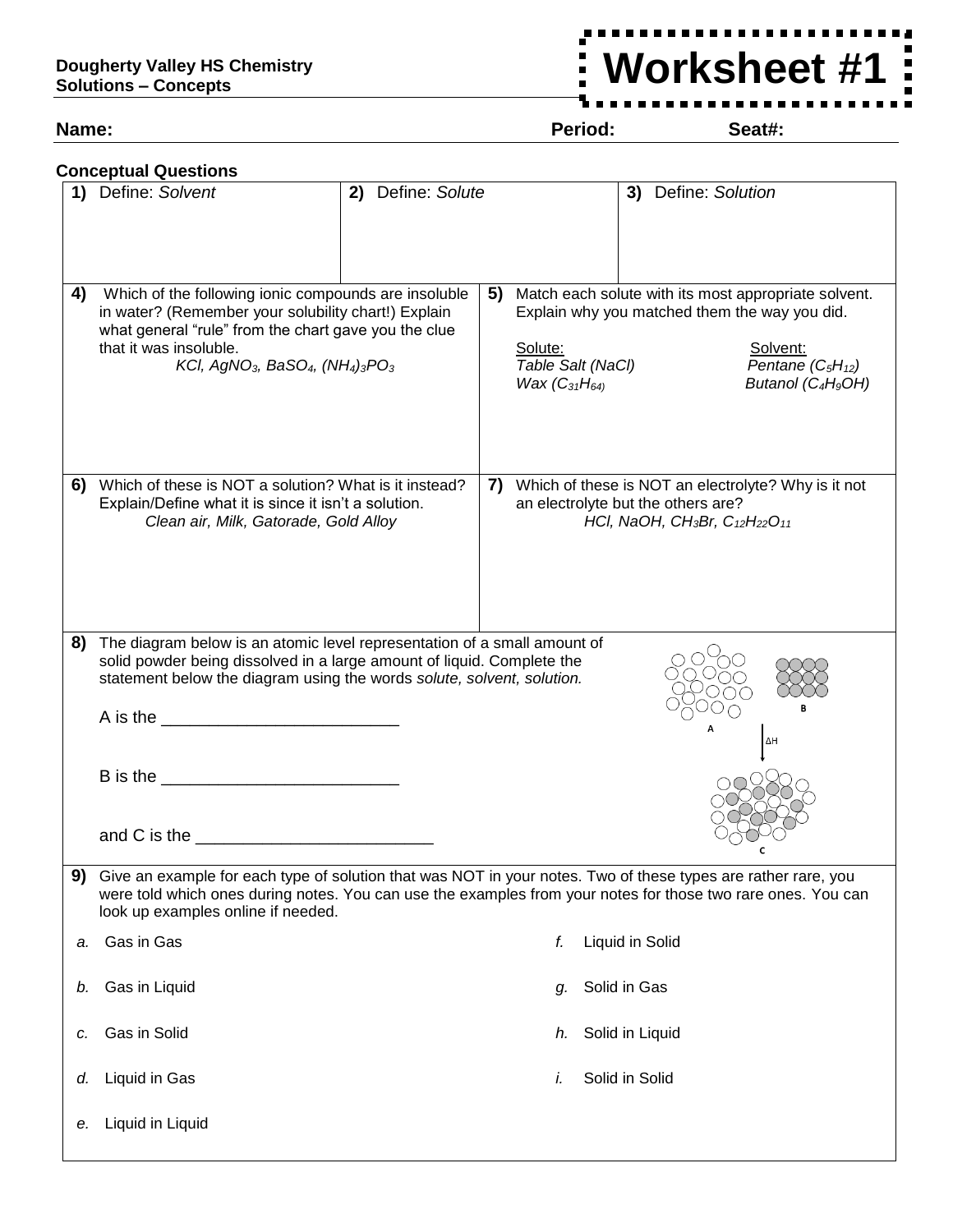| 10) According to apiarists (beekeepers), a ratio of 454g of<br>table sugar (sucrose) dissolved in 1 L of water is used<br>to feed bees in the spring and summertime. A ratio of<br>2000g of sucrose dissolved in 1 L of water is used in<br>the fall. Apiarists have found that this ratio of sugar to<br>water encourages the bee behavior of building<br>honeycombs. Consider the plot of sucrose solubility in<br>$\frac{grams}{100 grams\ water}$ as a function of temperature, shown<br>below. Then answer the following question: If a<br>beekeeper wanted to quickly mix up a batch of fall<br>feed, to what temperature water does she need to | <b>Solubility of Sucrose</b><br>600<br>500<br>400<br>Solubility<br>300<br>200<br>100 |  |  |  |  |  |  |  |
|--------------------------------------------------------------------------------------------------------------------------------------------------------------------------------------------------------------------------------------------------------------------------------------------------------------------------------------------------------------------------------------------------------------------------------------------------------------------------------------------------------------------------------------------------------------------------------------------------------------------------------------------------------|--------------------------------------------------------------------------------------|--|--|--|--|--|--|--|
| heat the water?                                                                                                                                                                                                                                                                                                                                                                                                                                                                                                                                                                                                                                        | 0<br>80<br>20<br>40<br>60<br>100<br>Ō<br>120<br>Temp (°C)                            |  |  |  |  |  |  |  |
|                                                                                                                                                                                                                                                                                                                                                                                                                                                                                                                                                                                                                                                        | Created for Albert.io. Copyright 2018. All rights<br>reserved.                       |  |  |  |  |  |  |  |
|                                                                                                                                                                                                                                                                                                                                                                                                                                                                                                                                                                                                                                                        |                                                                                      |  |  |  |  |  |  |  |
| 11) Which of the following are examples of colloidal dispersions (also called simply colloids)? Explain what makes<br>them a colloid and not a solution.<br>milk, paint, salt water, smoke, whipped cream                                                                                                                                                                                                                                                                                                                                                                                                                                              |                                                                                      |  |  |  |  |  |  |  |
| 12) Define dissolving                                                                                                                                                                                                                                                                                                                                                                                                                                                                                                                                                                                                                                  | 13) Define dissociating                                                              |  |  |  |  |  |  |  |
|                                                                                                                                                                                                                                                                                                                                                                                                                                                                                                                                                                                                                                                        |                                                                                      |  |  |  |  |  |  |  |
| 14) Which of the following is NOT a step in the dissolving process? Draw a diagram of how things dissolve.<br>Separating the solute into its individual components<br>a.<br>Breaking solvent molecules into smaller pieces<br>b.<br>Overcoming intermolecular forces in the solvent to make room for the solute<br>c.<br>Allowing the solute and solvent to interact to form the solution<br>d.                                                                                                                                                                                                                                                        |                                                                                      |  |  |  |  |  |  |  |
|                                                                                                                                                                                                                                                                                                                                                                                                                                                                                                                                                                                                                                                        |                                                                                      |  |  |  |  |  |  |  |